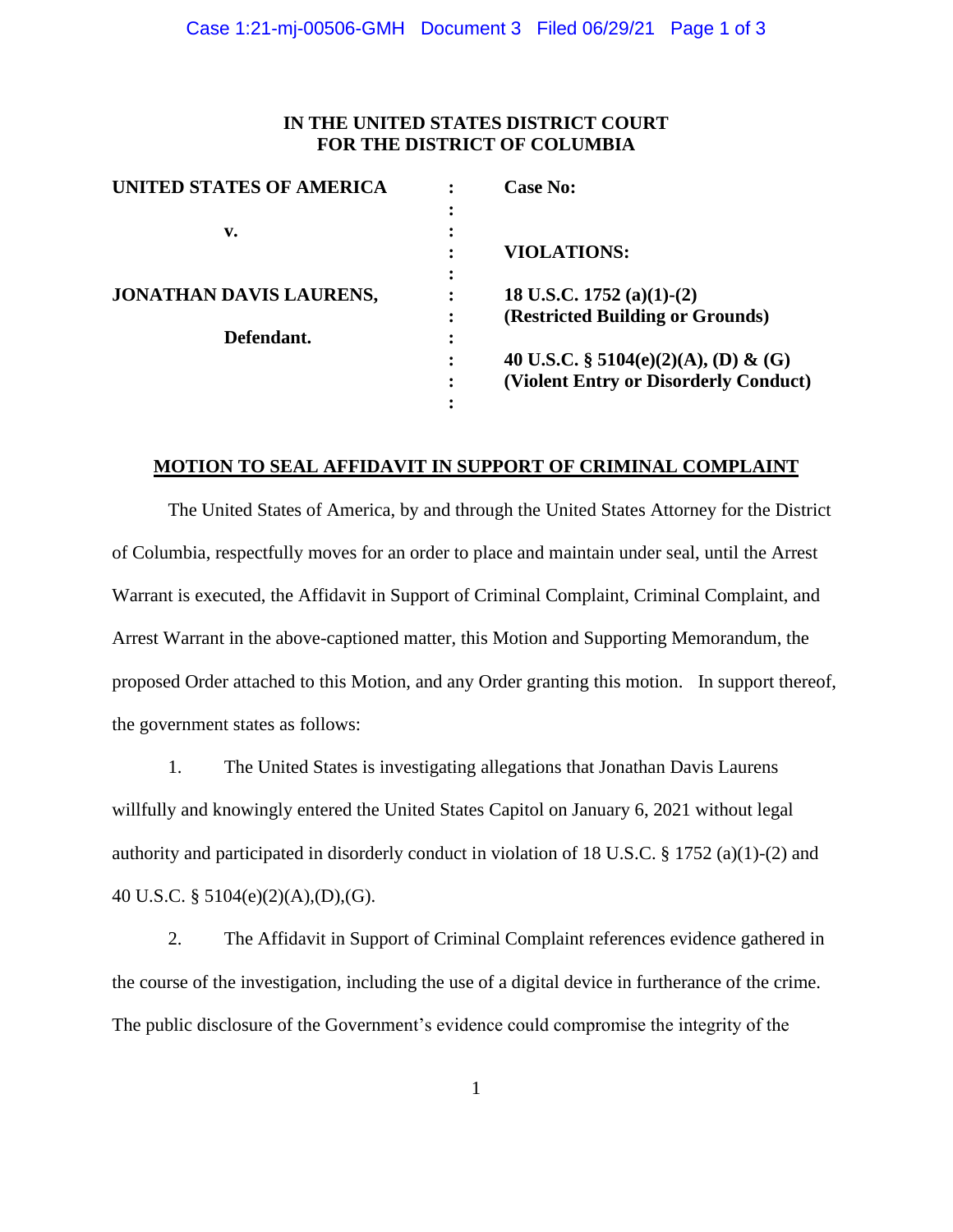### Case 1:21-mj-00506-GMH Document 3 Filed 06/29/21 Page 2 of 3

investigation, including the ability of the United States to locate and arrest the defendant, which also may lead to the destruction of evidence in other locations including the digital device. Thus, a sealing order is necessary to avoid hindering the ongoing investigation in this matter.

2. As stated in Washington Post v. Robinson, 935 F.2d 282, 288 (D.C. Cir. 1999), there is a presumption of access to Court proceedings. But, this can be overridden if "'(1) closure serves a compelling interest; (2) there is a substantial probability that, in the absence of closure, this compelling interest would be harmed; and (3) there are no alternatives to closure that would adequately protect the compelling interest." Id. at 290 (quoting Oregonian Pub. Co. v. United States Dist. Court, 920 F.2d 1462, 1466 (9th Cir. 1990)).

3. In this matter, the United States has a compelling interest in preserving the integrity of its investigation and arresting the defendant. A limited sealing order ensuring that filings related to the Criminal Complaint and Arrest Warrant are not accessible from the Court's public files is narrowly tailored to serve a compelling interest.

4. Furthermore, the United States respectfully submits that complying with the normal notice requirements of Washington Post would defeat the purpose of the motion to seal. Persons who know the criminal justice system also know that docketing a motion to seal an Affidavit in Support of Criminal Complaint and Arrest Warrant, or a resulting sealing order, means that the defendant is charged with a crime, and the Government intends to arrest her. Thus, if this Motion or a sealing order were to become public, it would be the same as making public the Complaint and Arrest Warrant.

**WHEREFORE**, the United States respectfully requests that this Court issue an Order directing that the Clerk of the Court place and maintain under seal, until execution of the Arrest

2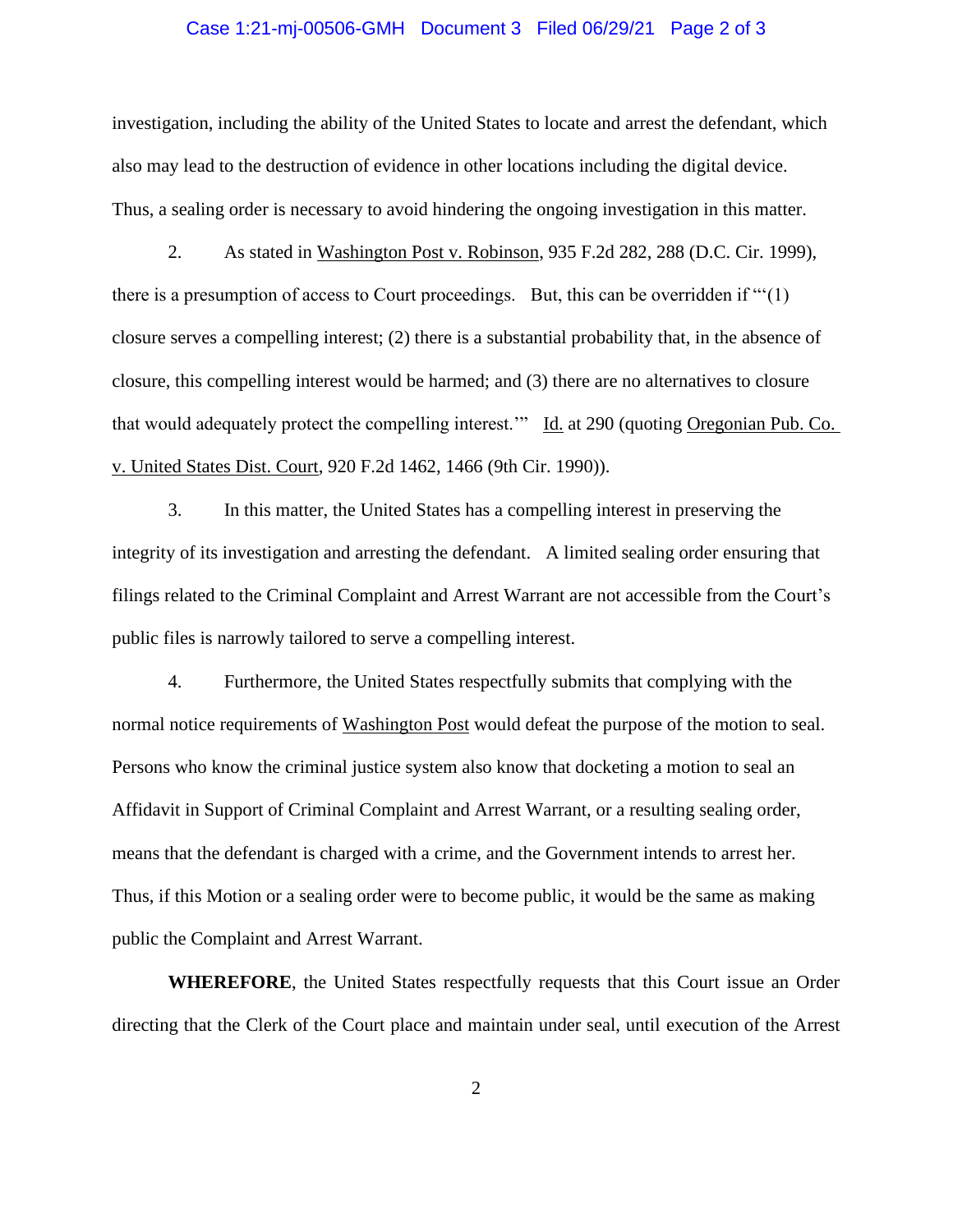# Case 1:21-mj-00506-GMH Document 3 Filed 06/29/21 Page 3 of 3

Warrant, the Affidavit in Support of Criminal Complaint, this Motion and Supporting Memorandum, the proposed Order attached to this Motion, and any Order granting this motion.

Respectfully submitted,

CHANNING D. PHILLIPS ACTING UNITED STATES ATTORNEY

*\_\_/s/\_Douglas G. Collyer*\_\_\_\_\_

by: Douglas G. Collyer Detailee NDNY Bar No. 519096 Assistant United States Attorney 14 Durkee Street, Suite 340 Plattsburgh, New York 12901 (518) 314-7818 Douglas.Collyer@usdoj.gov